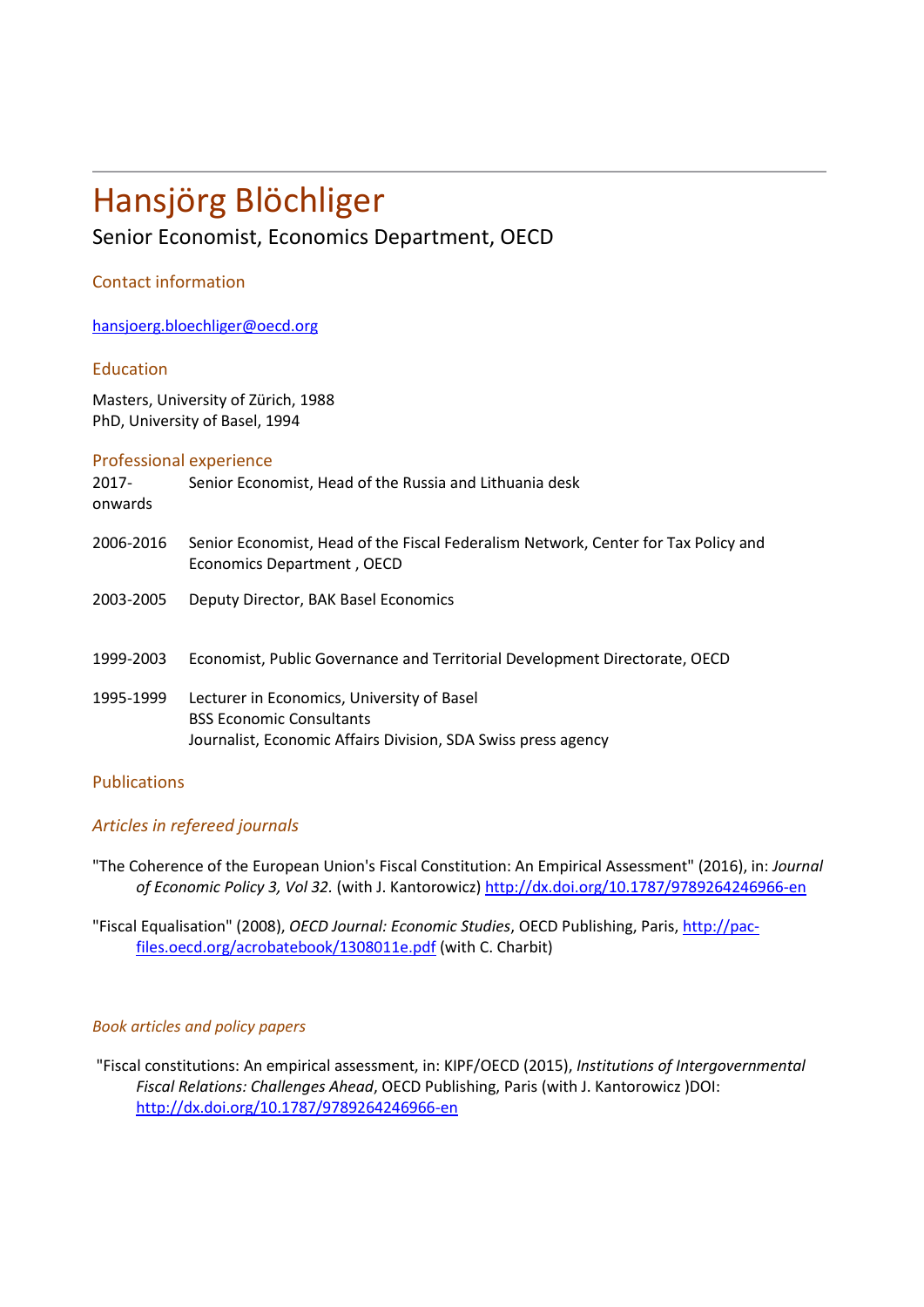- "Does Fiscal Decentralisation Foster Regional Convergence?" (2016), *OECD Economic Policy Papers*, No. 17, OECD Publishing, Paris (with D. Bartolini and S. Stossberg) <http://dx.doi.org/10.1787/5jlr3c1vcqmr-en> DOI:
- "The Challenge of Measuring Fiscal Decentralisation" (2016), in: *Handbook of Multilevel Finance* (eds. Ahmad and Brosio), Edward Elgar Publishing
- "Fiscal Equalisation: Main Policy Issues"(2014), in: *Das Teilen Beherrschen, Analysen zur Finanzreform des Finanzausgleichs 2019*, Nomos Verlag
- "Grants systems in OECD countries: trends and some policy issues" (2010), in *General grants versus earmarked grants, theory and practice*, The Copenhaguen Workshop 2009, Eds. Junghun Kim, Jorgen Lotz and Niels Jorgen Mau, Korean Institute for Public Finance (KIPF) and Danish Ministry of the Interior and Health. (with C. Vammalle)
- "Tax Assignment and Tax Autonomy in OECD Countries" (2008), in: *Fiscal Federalism and Political Decentralisation* (eds. Bosch and Duràn), Edward Elgar Publishing.
- "Less than you thought: the fiscal autonomy of sub-central governments" (2007), in: *OECD Economic Studies* 43, OECD Publishing, Paris (with D. King).
- "European Experience in solving the problems of fiscal federalism" (1999), in: *Increased importance of fiscal federalism and regional aspects for taxation policies in Russia*, Strasbourg; Council of Europe

### *Working Papers (selection)*

- "Assigning Responsibilities and Resources Across Government Levels" (forthcoming), *OECD Economics Department Working Papers*, No. xx.
- "Decentralisation and Economic Growth"(forthcoming), *OECD Economics Department Working Papers*, No. xx. (with. O. Agkun)
- "Local taxation, land use regulation, and land use: A survey of the evidence" (2017), *OECD Economics Department Working Papers*, No. 1375, OECD Publishing, Paris (with C. Hilber, O. Schoeni and M. von Ehrlich), DOI: [http://dx.doi.org/10.1787/52da7c6a-en,](http://dx.doi.org/10.1787/52da7c6a-en)
- "Fiscal decentralisation and income inequality: Empirical evidence from OECD countries" (2016), *OECD Economics Department Working Papers*, No. 1331, OECD Publishing, Paris (with S. Stossberg and D. Bartolini) DOI:<http://dx.doi.org/10.1787/5jlpq7tm05r6-en>
- "Fiscal Decentralisation and Regional Disparities" (2016), *OECD Economics Department Working Papers*, No. 1330, OECD Publishing, Paris (with D. Bartolini and S. Stossberg). DOI: <http://dx.doi.org/10.1787/5jlpq7v3j237-en>
- "Regional GDP in OECD countries: How has inequality developed over time?" (2016), *OECD Economics Department Working Papers*, No. 1329, OECD Publishing, Paris (with F. Arnold). DOI: <http://dx.doi.org/10.1787/5jlpq7xz3tjc-en>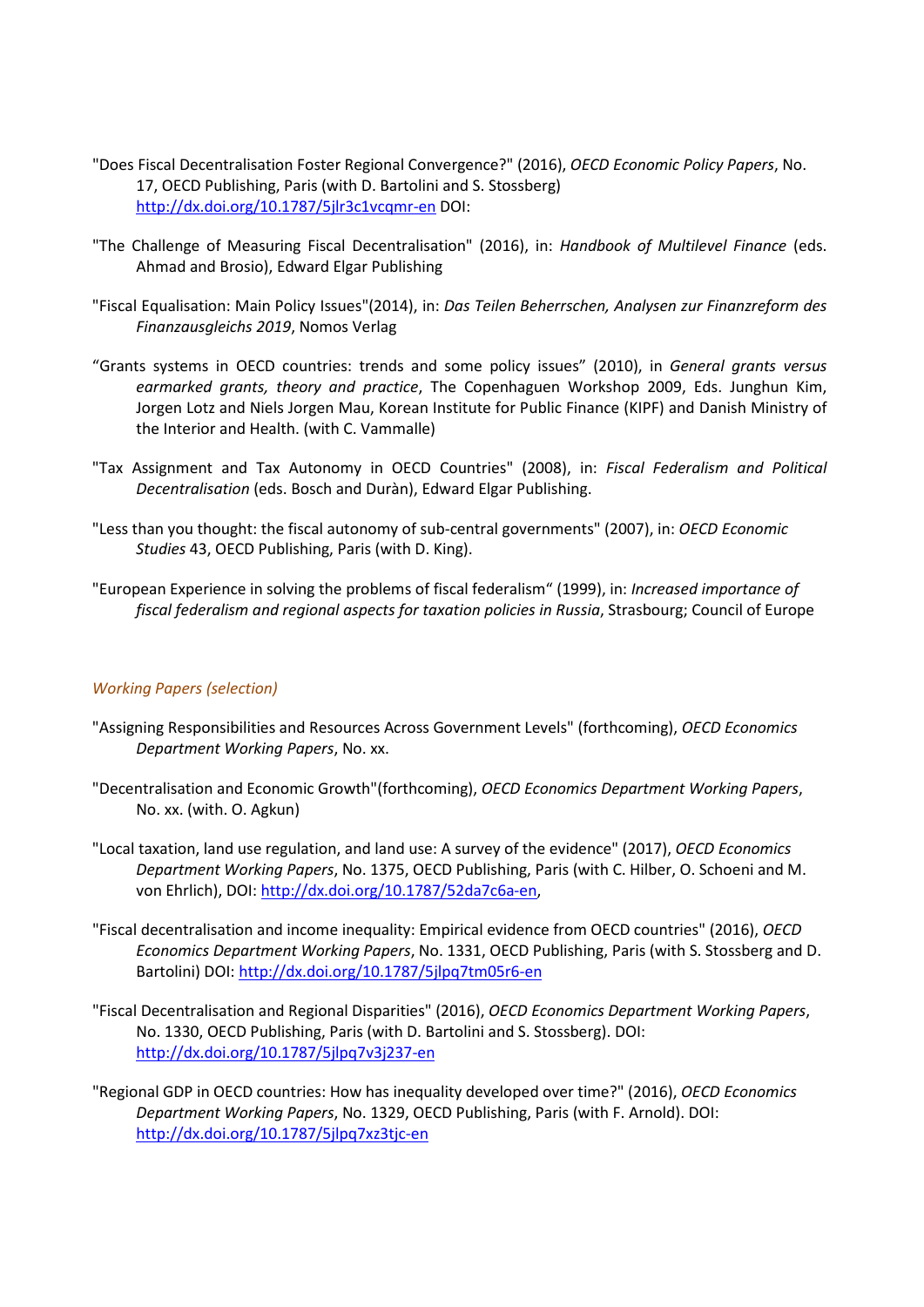- "Sub-central Tax Autonomy: 2011 Update", *OECD Working Papers on Fiscal Federalism*, No. 20, OECD Publishing, Paris (with M. Nettley). DOI:<http://dx.doi.org/10.1787/5js4t79sbshd-en>
- "The stabilisation properties of immovable property taxation: Evidence from OECD countries" (2015), *OECD Economics Department Working Papers*, No. 1237, OECD Publishing, Paris (with B. Egert and A. Pacziorek). DOI:<http://dx.doi.org/10.1787/5js0cqq93djg-en>
- "Reforming the Tax on Immovable Property: Taking Care of the Unloved" (2015), *OECD Economics Department Working Papers*, No. 1205, OECD Publishing, Paris. DOI:<http://dx.doi.org/10.1787/5js30tw0n7kg-en>
- "Fiscal Consolidation Across Government Levels Part 3. Intergovernmental Grants, Pro- or Countercyclical?" (2013), *OECD Economics Department Working Papers*, No. 1072, OECD Publishing, Paris (with B. Egert). DOI:<http://dx.doi.org/10.1787/5k43nxqrlmtf-en>
- "Fiscal Consolidation Across Government Levels Part 1. How Much, What Policies?" (2013), *OECD Economics Department Working Papers*, No. 1070, OECD Publishing, Paris. DOI:<http://dx.doi.org/10.1787/5k43nxr99zd6-en>
- "Fiscal Federalism and its Impact on Economic Activity, Public Investment and the Performance of Educational Systems" (2013), *OECD Economics Department Working Papers*, No. 1051, OECD Publishing, Paris (with B. Egert and K. Bonesmo Fredriksen). DOI: <http://dx.doi.org/10.1787/5k4695840w7b-en>
- "Fiscal Consolidation: Part 4. Case Studies of Large Fiscal Consolidation Episodes" (2012), *OECD Economics Department Working Papers*, No. 935, OECD Publishing, Paris (with D. Song and D. Sutherland). DOI:<http://dx.doi.org/10.1787/5k9fdf5xptlq-en>
- "Tax Competition Between Sub-Central Governments" (2011), *OECD Economics Department Working Papers*, No. 872, OECD Publishing, Paris (with J. Pinero Campos). DOI:<http://dx.doi.org/10.1787/5kgb1mfm6jnw-en>
- "Sub-central Governments and the Economic Crisis: Impact and Policy Responses" (2010), *OECD Economics Department Working Papers*, No. 752, OECD Publishing, Paris (with C. Charbit and J. Pinero Campos). DOI:<http://dx.doi.org/10.1787/5kml6xq5bgwc-en>
- "Taxes or Grants: What Revenue Source for Sub-Central Governments?" (2009), *OECD Economics Department Working Papers*, No. 706, OECD Publishing, Paris (with O. Petzold). DOI: <http://dx.doi.org/10.1787/223111363085>
- "The Spending Power of Sub-Central Governments: A Pilot Study" (2009), *OECD Economics Department Working Papers*, No. 705, OECD Publishing, Paris (with S. Bach and D. Wallau). DOI: <http://dx.doi.org/10.1787/223123781022>
- "The Fiscal Autonomy of Sub-Central Governments: An Update" (2009), *OECD Working Papers on Fiscal Federalism*, No. 9, OECD Publishing, Paris (with J. Rabesona). DOI: <http://dx.doi.org/10.1787/5k97b111wb0t-en>